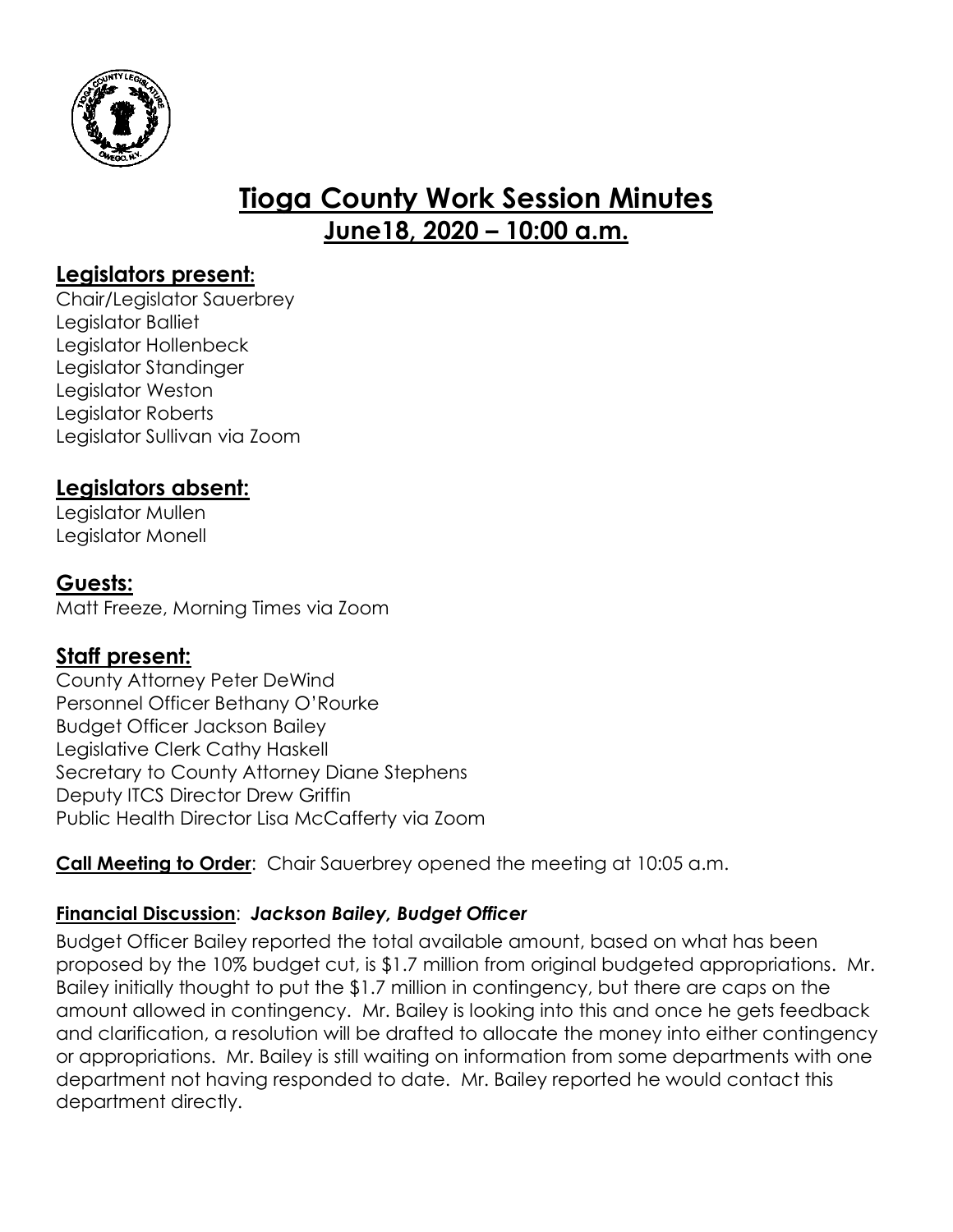Mr. Bailey also reported he is working on the 2021 budget calendar, departmental directives and additional budget instructions. Mr. Bailey reported he did not put anything in the 2021directives about budget cuts due to COVID-19. His plan is to get the budget started with departments entering information as usual with the intent that as additional information is received regarding potential State cuts, revisions and modifications can be made at the Legislative level, as needed. In addition, another across the board departmental cut can be implemented again if numbers indicate the need to do so. The 2021 budget will be available by July 6, 2020 for departments to start entering information.

Legislator Weston asked Mr. Bailey if the cuts made are a one-time cut. Legislator Sullivan stated this would be a Legislature decision. Mr. Bailey stated a directive could be added to the 2021 instructions regarding the potential for additional cuts, if necessary. Legislator Sullivan stated she is of the opinion that everything should be made clear until more information is known. Chair Sauerbrey stated the County might not know the amount of cuts until August or even later in the year because the State has not given any information yet, and they are already beginning to see things happening with State grant money being held or suspended. Mr. Bailey stated the departments need to be communicative with the Legislature and himself when they see reductions coming in.

Mr. Bailey asked the Legislature to review and provide feedback on the 10% cuts he has distributed to them so far.

Legislator Sullivan stated the outside agencies need to be prepared for additional budgetary directives regarding funding from the County.

Mr. Bailey stated outside agencies have been fully funded for 2020, therefore, proposed their 2021 allocation be reduced to the same 10% cut County departments implemented this year. Mr. Bailey reported the 10% budgetary cut would withhold \$104,000 for 2021. Mr. Bailey proposed sending a letter to the outside agencies letting them know that due to the COVID-19 pandemic, the Legislature would be looking to zero increases for 2021 funding, as well as implementing a 10% budget cut going forward.

Legislator Sullivan stated she is of the opinion that the outside agencies should be informed the budgetary cut would be at least 10% and possibly more. Legislator Roberts stated he is of the opinion that outside agencies should be informed of a 20% budgetary cut since the County was unable to cut any of their 2020 allocations. It was the consensus that a letter be written to the outside agencies from the Budget Officer and Legislature letting them know to expect at least a 10% cut, if not more.

**Approval of June 4, 2020 Work Session Minutes:** On motion of Legislator Hollenbeck, seconded by Legislator Balliet, the June 4, 2020 minutes were unanimously approved.

### **Action Item:**

#### **ACTION ITEMS FROM JUNE 4, 2020:**

### **ACTION ITEM #1– 6/4/2020 – Personnel Non-Union Salary Study**

Personnel Officer O'Rourke stated the Governor has charged NY State Civil Service Department with conducting a Statewide Pay Equity Study. Ms. O'Rourke reported there is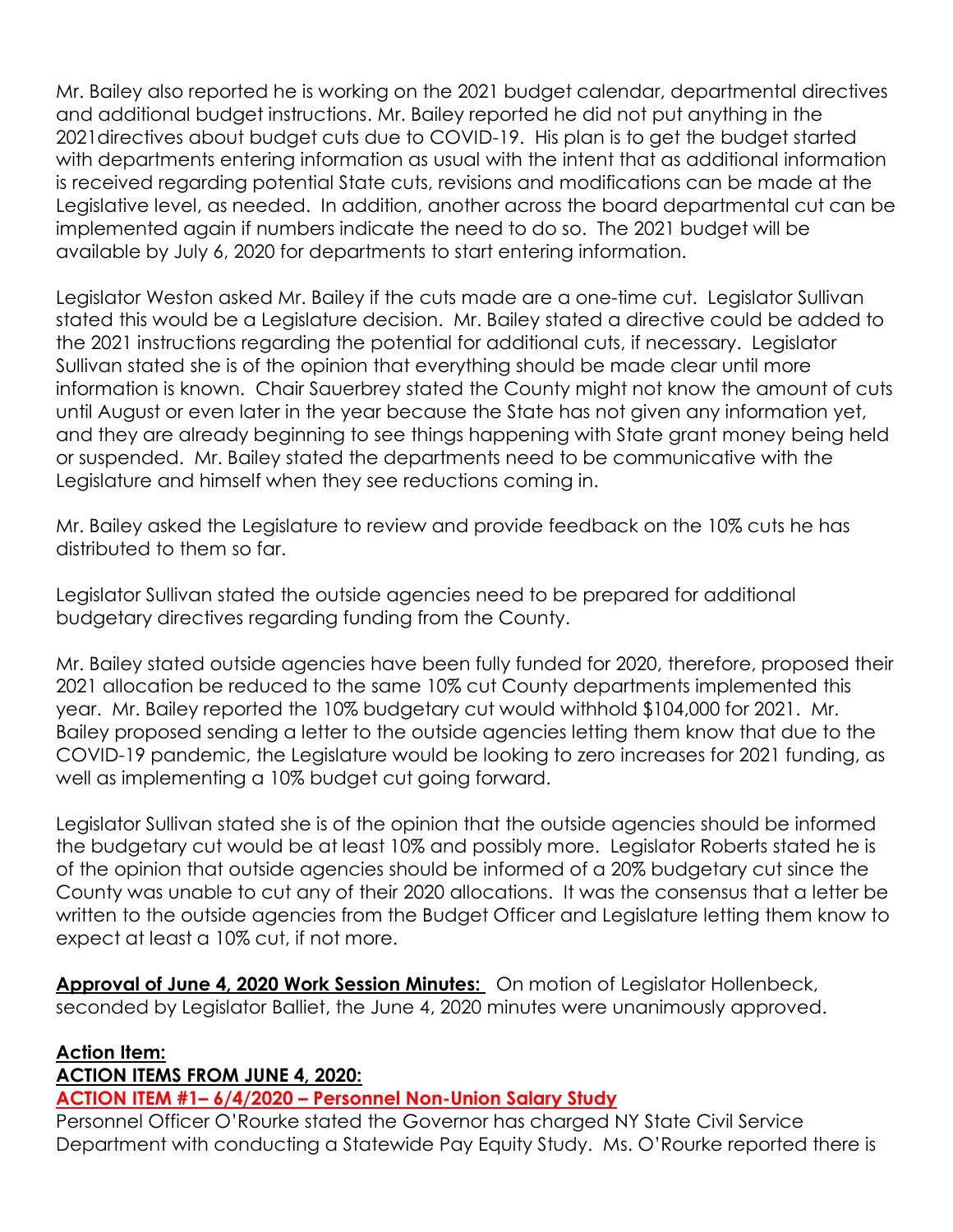still a lot to be determined, but NY State Civil Service Department has reached out for volunteers to provide input on jobs at the local level and she has offered to be a part of that.

### **Other:**

 *Governor's Executive Order 203 -* Chair Sauerbrey reported on the Governor's Executive Order 203 stating this order mandates any local government with a policing agency to perform a comprehensive review of their policing deployments, strategies, procedures, and practices. It further instructs the chief executive of the local government to convene the head of the local police agency, and stakeholders in the community to develop a plan, which is offered for public comment, and thereafter adopted by resolution or local law no later than April 1, 2021. Chair Sauerbrey stated this must be done or State and Federal funding could be lost. Chair Sauerbrey further stated this is not something she wants to do alone and the whole Legislature needs to be engaged in this effort with guidance of the County Attorney and Sheriff.

Legislator Standinger stated he is more than willing to assist.

County Attorney DeWind stated that so far guidance on this has been unclear. Once a review has taken place and input is given regarding what is working well and what is not, a plan needs to be developed to implement any corrective action. This plan is the deliverable that has to be provided to the State to ensure the County receives funding. Attorney DeWind believes further directives on the process will be forthcoming. The intent of this is to have open engagement between the community and law enforcement.

Legislator Sullivan stated she is of the opinion that the Sheriff should head up this effort because he knows better than anybody who the stakeholders are. Attorney DeWind stated the way the order is written, he believes it has to be at a level higher than the Sheriff. Attorney DeWind reported law enforcement should not head the process, but have a part in the discussion. Ultimately, it is the Legislature and the Legislative Chair that are supposed to be driving this, how it's going to work, who's going to be invited to participate, and how the meetings will be run.

- **July Legislative Committees and Meetings -** Chair Sauerbrey reported the regular schedule for committee meetings will resume in July for in-person attendance, but will continue to take place in the Hubbard Auditorium. This will also include the Legislative Worksessions and regular Legislature meeting. Chair Sauerbrey reported the July Legislative Meeting would be honoring employees who are retiring as well as the Employee Recognition Committee honoring employees with 25 and 30-years of service. Chair Sauerbrey reported all of these meetings would be open to the public and media, therefore, discontinuing the Zoom meetings. Discussion ensued regarding spacing for social distancing, however, it was determined this would not be an issue.
- *Department of Motor Vehicles -* Chair Sauerbrey reported the DMV is open by appointment only and seems to be working well. Chair Sauerbrey reported appointments are made on the County website and the County Clerk and Deputy County Clerk are monitoring the situation. Chair Sauerbrey reported she believes Tioga County had the first official opening in Region 6.